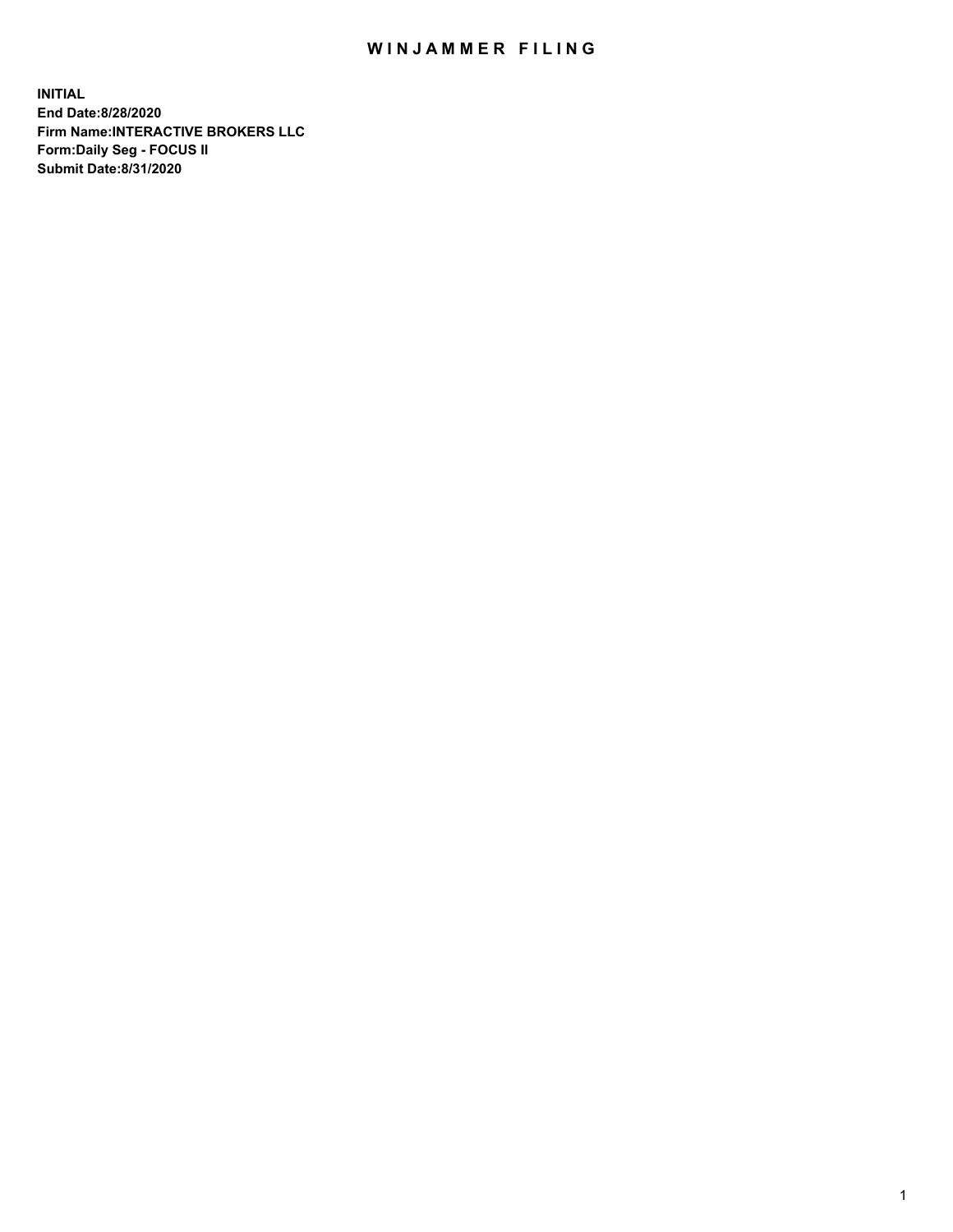**INITIAL End Date:8/28/2020 Firm Name:INTERACTIVE BROKERS LLC Form:Daily Seg - FOCUS II Submit Date:8/31/2020 Daily Segregation - Cover Page**

| Name of Company                                                                                                                                                                                                                                                                                                                | <b>INTERACTIVE BROKERS LLC</b>                                                   |
|--------------------------------------------------------------------------------------------------------------------------------------------------------------------------------------------------------------------------------------------------------------------------------------------------------------------------------|----------------------------------------------------------------------------------|
| <b>Contact Name</b>                                                                                                                                                                                                                                                                                                            | James Menicucci                                                                  |
| <b>Contact Phone Number</b>                                                                                                                                                                                                                                                                                                    | 203-618-8085                                                                     |
| <b>Contact Email Address</b>                                                                                                                                                                                                                                                                                                   | jmenicucci@interactivebrokers.c<br>om                                            |
| FCM's Customer Segregated Funds Residual Interest Target (choose one):<br>a. Minimum dollar amount: ; or<br>b. Minimum percentage of customer segregated funds required:% ; or<br>c. Dollar amount range between: and; or<br>d. Percentage range of customer segregated funds required between:% and%.                         | <u>0</u><br>$\overline{\mathbf{0}}$<br>155,000,000 245,000,000<br>0 <sub>0</sub> |
| FCM's Customer Secured Amount Funds Residual Interest Target (choose one):<br>a. Minimum dollar amount: ; or<br>b. Minimum percentage of customer secured funds required:% ; or<br>c. Dollar amount range between: and; or<br>d. Percentage range of customer secured funds required between:% and%.                           | <u>0</u><br>$\overline{\mathbf{0}}$<br>80,000,000 120,000,000<br>0 <sub>0</sub>  |
| FCM's Cleared Swaps Customer Collateral Residual Interest Target (choose one):<br>a. Minimum dollar amount: ; or<br>b. Minimum percentage of cleared swaps customer collateral required:% ; or<br>c. Dollar amount range between: and; or<br>d. Percentage range of cleared swaps customer collateral required between:% and%. | <u>0</u><br>$\underline{\mathbf{0}}$<br>0 <sub>0</sub><br>0 <sub>0</sub>         |

Attach supporting documents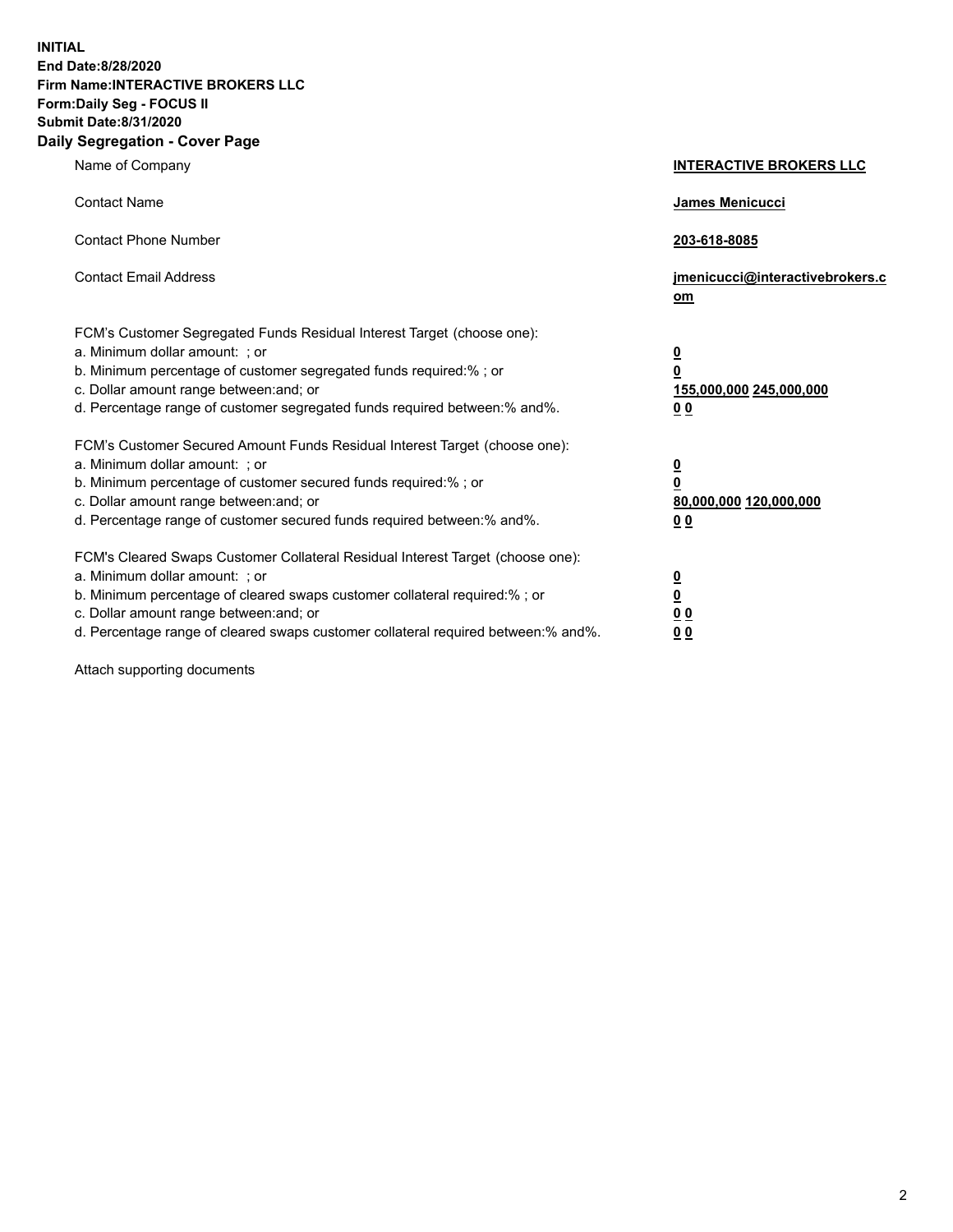**INITIAL End Date:8/28/2020 Firm Name:INTERACTIVE BROKERS LLC Form:Daily Seg - FOCUS II Submit Date:8/31/2020 Daily Segregation - Secured Amounts**

|     | Daily Segregation - Secured Alliounts                                                       |                               |
|-----|---------------------------------------------------------------------------------------------|-------------------------------|
|     | Foreign Futures and Foreign Options Secured Amounts                                         |                               |
|     | Amount required to be set aside pursuant to law, rule or regulation of a foreign            | $0$ [7305]                    |
|     | government or a rule of a self-regulatory organization authorized thereunder                |                               |
| 1.  | Net ledger balance - Foreign Futures and Foreign Option Trading - All Customers             |                               |
|     | A. Cash                                                                                     | 612, 198, 416 [7315]          |
|     | B. Securities (at market)                                                                   | $0$ [7317]                    |
| 2.  | Net unrealized profit (loss) in open futures contracts traded on a foreign board of trade   | -2,660,758 [7325]             |
| 3.  | Exchange traded options                                                                     |                               |
|     | a. Market value of open option contracts purchased on a foreign board of trade              | 3,056,678 [7335]              |
|     | b. Market value of open contracts granted (sold) on a foreign board of trade                | -1,490,344 [7337]             |
| 4.  | Net equity (deficit) (add lines 1. 2. and 3.)                                               | 611,103,992 [7345]            |
| 5.  | Account liquidating to a deficit and account with a debit balances - gross amount           | $6,012$ [7351]                |
|     | Less: amount offset by customer owned securities                                            | 0 [7352] 6,012 [7354]         |
| 6.  | Amount required to be set aside as the secured amount - Net Liquidating Equity              | 611,110,004 [7355]            |
|     | Method (add lines 4 and 5)                                                                  |                               |
| 7.  | Greater of amount required to be set aside pursuant to foreign jurisdiction (above) or line | 611,110,004 [7360]            |
|     | 6.                                                                                          |                               |
|     | FUNDS DEPOSITED IN SEPARATE REGULATION 30.7 ACCOUNTS                                        |                               |
| 1.  | Cash in banks                                                                               |                               |
|     | A. Banks located in the United States                                                       | 110,849,105 [7500]            |
|     | B. Other banks qualified under Regulation 30.7                                              | 0 [7520] 110,849,105 [7530]   |
| 2.  | Securities                                                                                  |                               |
|     | A. In safekeeping with banks located in the United States                                   | 479,932,400 [7540]            |
|     | B. In safekeeping with other banks qualified under Regulation 30.7                          | 0 [7560] 479,932,400 [7570]   |
| 3.  | Equities with registered futures commission merchants                                       |                               |
|     | A. Cash                                                                                     | $0$ [7580]                    |
|     | <b>B.</b> Securities                                                                        | $0$ [7590]                    |
|     | C. Unrealized gain (loss) on open futures contracts                                         | $0$ [7600]                    |
|     | D. Value of long option contracts                                                           | $0$ [7610]                    |
|     | E. Value of short option contracts                                                          | 0 [7615] 0 [7620]             |
| 4.  | Amounts held by clearing organizations of foreign boards of trade                           |                               |
|     | A. Cash                                                                                     | $Q$ [7640]                    |
|     | <b>B.</b> Securities                                                                        | $0$ [7650]                    |
|     | C. Amount due to (from) clearing organization - daily variation                             | $0$ [7660]                    |
|     | D. Value of long option contracts                                                           | $0$ [7670]                    |
|     | E. Value of short option contracts                                                          | 0 [7675] 0 [7680]             |
| 5.  | Amounts held by members of foreign boards of trade                                          |                               |
|     | A. Cash                                                                                     | 152,728,272 [7700]            |
|     | <b>B.</b> Securities                                                                        | $0$ [7710]                    |
|     | C. Unrealized gain (loss) on open futures contracts                                         | $-6,144,647$ [7720]           |
|     | D. Value of long option contracts                                                           | 3,056,678 [7730]              |
|     | E. Value of short option contracts                                                          | -1,490,344 [7735] 148,149,959 |
|     |                                                                                             | $[7740]$                      |
| 6.  | Amounts with other depositories designated by a foreign board of trade                      | $0$ [7760]                    |
| 7.  | Segregated funds on hand                                                                    | $0$ [7765]                    |
| 8.  | Total funds in separate section 30.7 accounts                                               | 738,931,464 [7770]            |
| 9.  | Excess (deficiency) Set Aside for Secured Amount (subtract line 7 Secured Statement         | 127,821,460 [7380]            |
|     | Page 1 from Line 8)                                                                         |                               |
| 10. | Management Target Amount for Excess funds in separate section 30.7 accounts                 | 80,000,000 [7780]             |
| 11. | Excess (deficiency) funds in separate 30.7 accounts over (under) Management Target          | 47,821,460 [7785]             |
|     |                                                                                             |                               |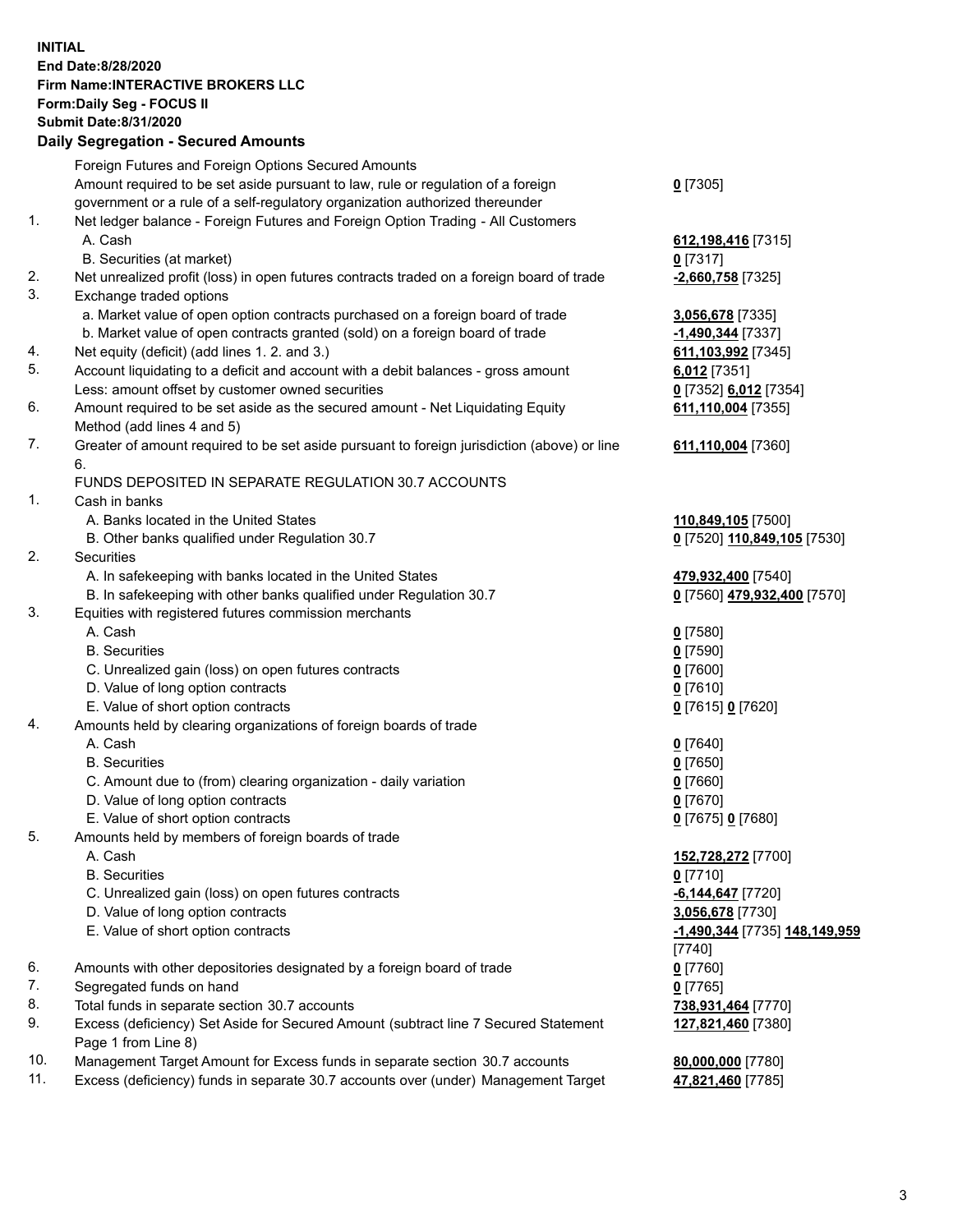**INITIAL End Date:8/28/2020 Firm Name:INTERACTIVE BROKERS LLC Form:Daily Seg - FOCUS II Submit Date:8/31/2020 Daily Segregation - Segregation Statement** SEGREGATION REQUIREMENTS(Section 4d(2) of the CEAct) 1. Net ledger balance A. Cash **5,499,816,760** [7010] B. Securities (at market) **0** [7020] 2. Net unrealized profit (loss) in open futures contracts traded on a contract market **-16,022,935** [7030] 3. Exchange traded options A. Add market value of open option contracts purchased on a contract market **317,089,767** [7032] B. Deduct market value of open option contracts granted (sold) on a contract market **-278,242,343** [7033] 4. Net equity (deficit) (add lines 1, 2 and 3) **5,522,641,249** [7040] 5. Accounts liquidating to a deficit and accounts with debit balances - gross amount **6,156,203** [7045] Less: amount offset by customer securities **0** [7047] **6,156,203** [7050] 6. Amount required to be segregated (add lines 4 and 5) **5,528,797,452** [7060] FUNDS IN SEGREGATED ACCOUNTS 7. Deposited in segregated funds bank accounts A. Cash **1,245,842,189** [7070] B. Securities representing investments of customers' funds (at market) **2,434,791,320** [7080] C. Securities held for particular customers or option customers in lieu of cash (at market) **0** [7090] 8. Margins on deposit with derivatives clearing organizations of contract markets A. Cash **5,364,140** [7100] B. Securities representing investments of customers' funds (at market) **2,057,570,702** [7110] C. Securities held for particular customers or option customers in lieu of cash (at market) **0** [7120] 9. Net settlement from (to) derivatives clearing organizations of contract markets **-12,820,570** [7130] 10. Exchange traded options A. Value of open long option contracts **316,884,360** [7132] B. Value of open short option contracts **-278,215,797** [7133] 11. Net equities with other FCMs A. Net liquidating equity **0** [7140] B. Securities representing investments of customers' funds (at market) **0** [7160] C. Securities held for particular customers or option customers in lieu of cash (at market) **0** [7170] 12. Segregated funds on hand **0** [7150] 13. Total amount in segregation (add lines 7 through 12) **5,769,416,344** [7180] 14. Excess (deficiency) funds in segregation (subtract line 6 from line 13) **240,618,892** [7190] 15. Management Target Amount for Excess funds in segregation **155,000,000** [7194] **85,618,892** [7198]

16. Excess (deficiency) funds in segregation over (under) Management Target Amount Excess